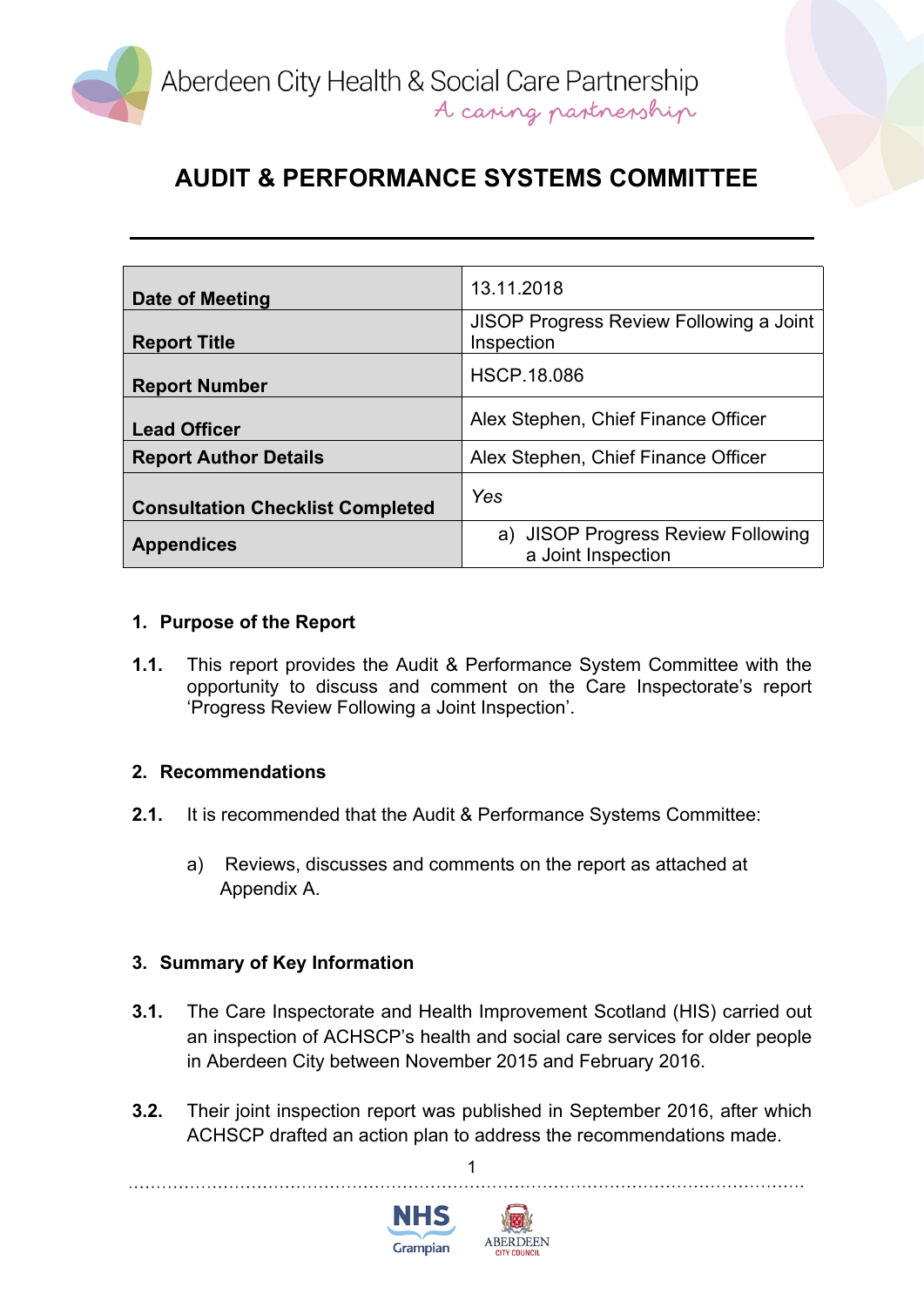

- **3.3.** A progress review was undertaken over five days during June 2018 and focused on two key areas:
- 3.3.1. **Adult Support & Protection** to provide assurance that issues identified the original inspection relating to adult support and protection had been fully addressed. Inspectors sampled records detailing the adult support and protection journey and met held a focus group with staff and team leaders.
- 3.3.2. **Other Recommendations –** to check progress with other recommendations, the inspectors met with staff and other stakeholders, including locality managers, in focus groups. The inspectors considered the ACHSCP had made good progress in relation to five of the recommendations, reasonable progress in relation to two, and limited progress in relation to one (locality management teams)
- **3.4.** The Care Inspectorate report will also be presented to the Integration Joint Board and Clinical & Care Governance Committee at their next meetings.
- **3.5.** The Care Inspectorate & HIS do not intend to conduct any further scrutiny in relation to the original recommendations.
- **3.6.** The Care Inspectorate provided ACHSCP with a feedback survey to be completed by the 6<sup>th</sup> of November. Colleagues who were involved with the follow up review were asked for their views which were collated into a singular response. Key issues raised in the feedback included:
- 3.6.1. **Lead Inspector –** the lead inspector for the follow up review was changed mid-way through the process. This resulted in an additional work-load for ACHSCP at short notice, as the new inspector requested additional meetings and focus groups.
- 3.6.2. **Scope of the Follow Up Inspection –** colleagues felt that the initial meeting with the inspectors indicated that the progress review would be light-touch and focus on adult protection.





 $\mathfrak{p}$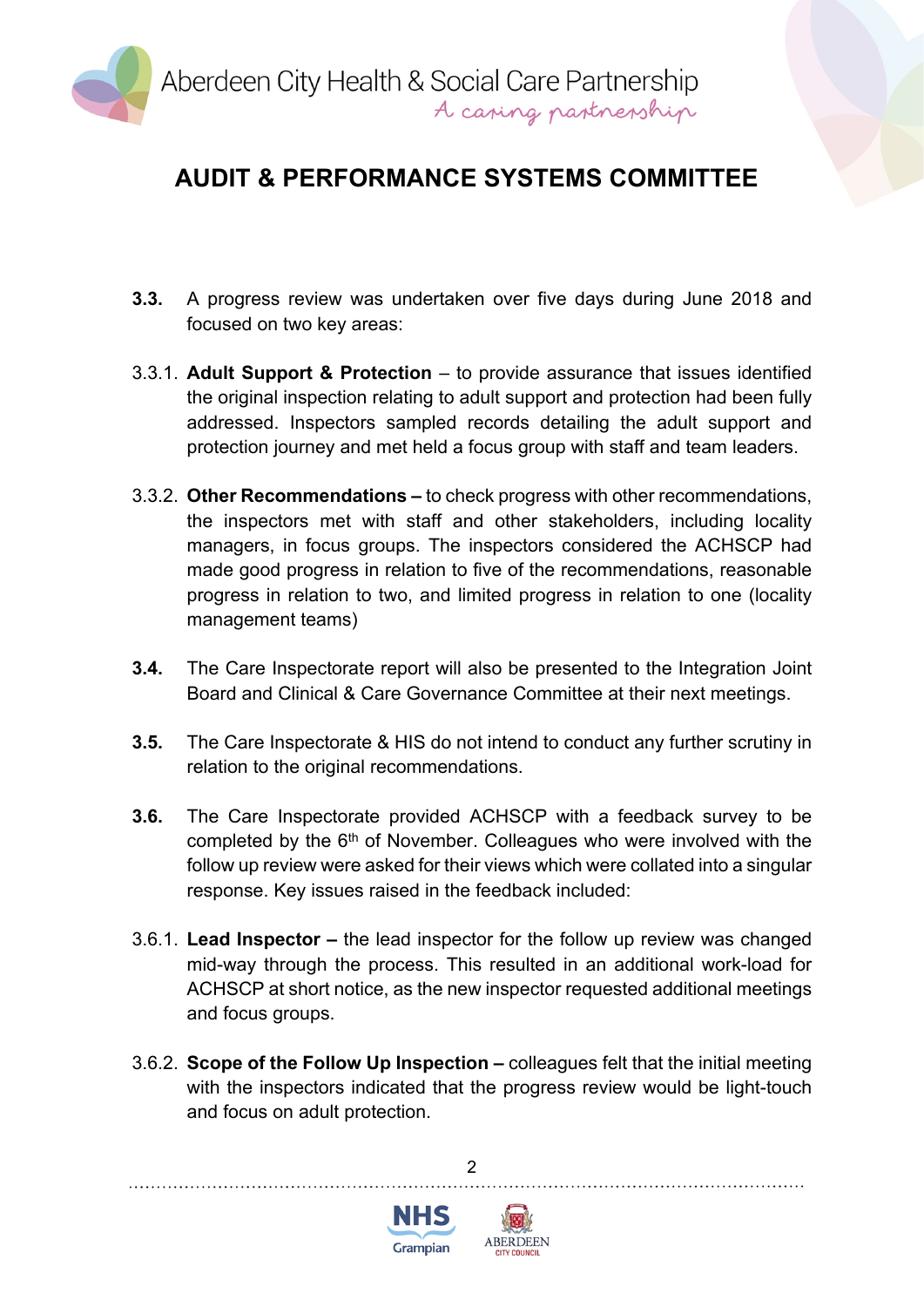

### **4. Implications for IJB**

- **4.1.** Equalities there are no direct equalities implications arising from the recommendations of this report.
- **4.2.** Fairer Scotland Duty there are no direct implications for the Fairer Scotland Duty arising from the recommendations of this report.
- **4.3.** Financial there are no direct financial implications arising from the recommendations of this report.
- **4.4.** Workforce there are no direct workforce implications arising from the recommendations of this report.
- **4.5.** Legal there are no direct workforce implications arising from the recommendations of this report.
- **4.6.** Other there are no other implications arising from the recommendations of this report.

#### **5. Links to ACHSCP Strategic Plan**

**5.1.** The inspections of health and social care services for older people aimed to scrutinise partnerships' preparedness and implementation for health and social care integration.

#### **6. Management of Risk**

- **6.1. Identified risks(s):** There is a risk that the IJB, and the services that it directs and has operational oversight of, fail to meet both performance standards/outcomes as set by regulatory bodies and those locallydetermined performance standards as set by the board itself. This may result in harm or risk of harm to people.
- **6.2. Link to risks on strategic or operational risk register:** Strategic Risk Register – 5

3